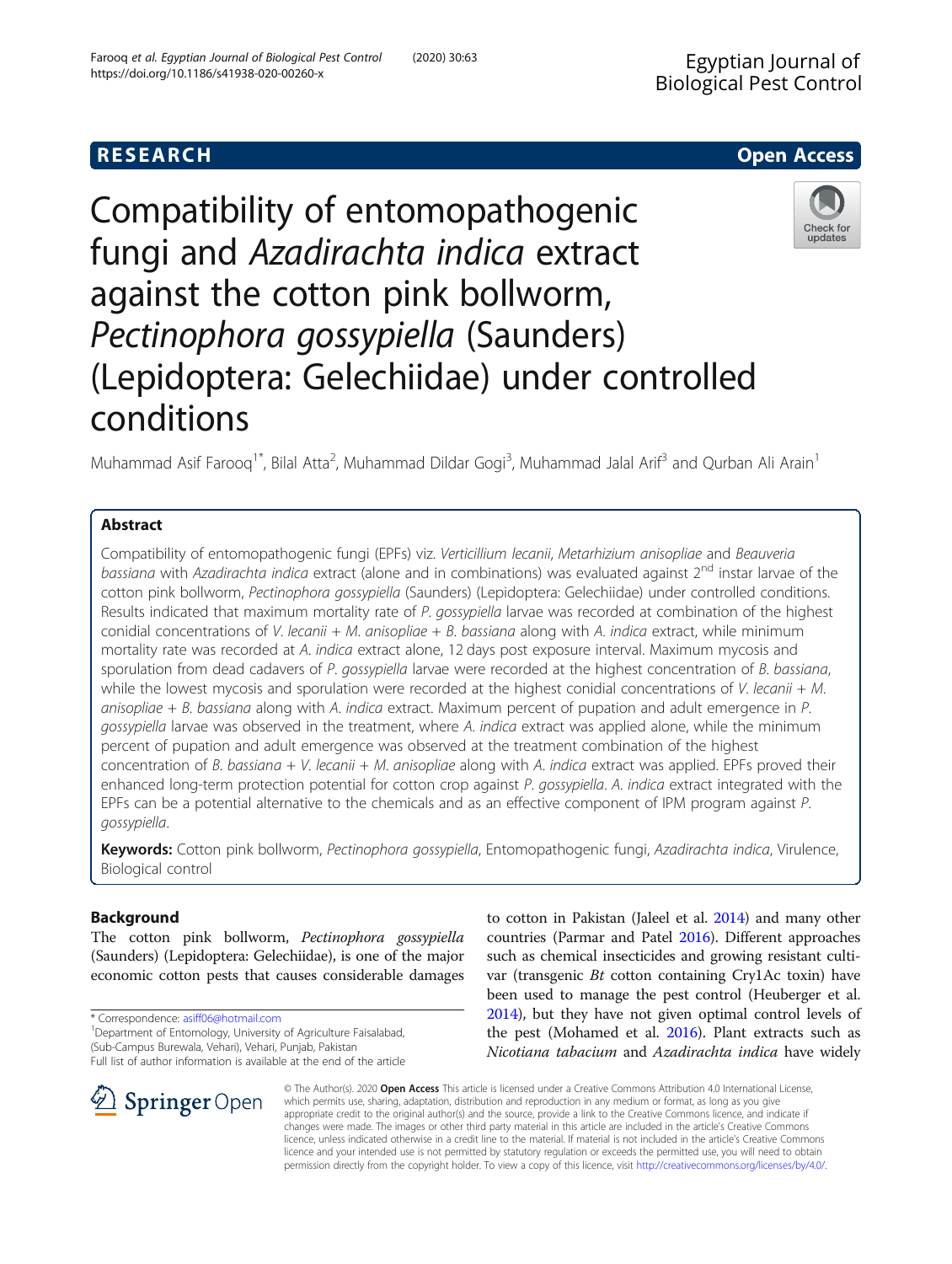been used to control insect pests. A. indica (Neem) has been used for years in Indo-Pak against several insect pests and is still used for stored grain pest (Rajendran and Sriranjini [2008](#page-5-0)). Due to its broad host range, inexpensive production and no harmful impact on environment (Mathew [2016](#page-5-0)) makes it a safer alternative method to control some insect pests.

The entomopathogenic fungi (EPFs) are among the most effective and environmental friendly biological control agents that invade their host insect through the cuticle and play a key role in the regulation of insect pest population in natural ecosystem (Niu et al. [2019](#page-5-0)). EPFs can be used against a wide range of insect pests and their nonspecific actions and antagonistic natures give them broad host range ability (Ong and Vandermeer [2014](#page-5-0)). More than 700 species of fungi belonging to 90 genera among Beauveria bassiana, Metarhizium anisopliae, Verticillium lecanii, Purpureocillium lilacinum, and Isaria fumosorosea are the widely used ones as biological control agent against many agricultural pests (Khan et al. [2012](#page-5-0); Rizwan et al. [2019\)](#page-5-0). The addition of plant extracts which act as both adjuvant (Nursal and Ilyas [2019\)](#page-5-0) and bio-pesticide (Dougoud et al. [2019](#page-5-0)) can heighten the coverage of leaf and persistence of EPFs (Świergiel et al. [2016\)](#page-5-0) resulting in enhanced performance of EPFs and plant extracts in combination for the suppression of some insect pests such as P. gossypiella (Vashisth et al. [2019](#page-5-0)).

This study aimed to check the effect of EPFs; B. bassiana, M. anisopliae and V. lecanii and the plant extract (Azadirachta indica) on some biological aspects of P. gossypiella under laboratory conditions.

# Materials and methods

#### P. gossypiella culture

Different growth stages of P. gossypiella larvae were collected from cotton fields where their population did not expose to any insecticidal applications. All the stages of P. gossypiella were placed separately in labeled plastic vials and transferred to the laboratory. Larvae were maintained by feeding them on green bolls at  $27 \pm 0.5$  °C until pupation. Larval discrepancy on the basis of their sex was performed, following the method of Dharajothi et al. ([2010\)](#page-5-0) for moth copulation (Jothi et al. [2016](#page-5-0)). Moths were released in insect rearing cages measuring 28 cm height and 24 cm diameter for egg laying, at the rate of 20 pairs per cage, and were fed upon 1 ml multivitamin and protein mixed with 100 ml honey solution (20%) along with fresh terminal buds and leaves of cotton brought from unsprayed cotton plot, inserted in a small conical flask contains water to keep them fresh egg lying space for adults (Muralimohan et al. [2009\)](#page-5-0). Water-soaked cotton twigs were placed at the bottom of the flask to maintain the moisture level of the tissues and were replaced every  $2<sup>nd</sup>$  day. These twigs were

transferred into translucent plastic containers (5 cm height and 4 cm diameter) sealed with muslin cloth and rubber band for egg hatching (Parker [2005\)](#page-5-0).

The larvae were maintained in plastic trays on green bolls at  $26 \pm 2$  °C,  $65 \pm 5$ % R.H. and 11 h light–13 h dark photoperiod until pupation. The pupae were placed in plastic vials (4  $\times$  5 cm diameter  $\times$  height) with a meshwindowed lid and a disk of filter paper at the bottom, retained until adult emergence (Muralimohan et al. [2009](#page-5-0)). Glass wares were rinsed with distilled water followed by sterilization and were used for the preparation and storing of diet.

## Entomopathogenic fungi

Two commercial formulations of 3 EPFs viz. V. lecanii, M. anisopliae and B. bassiana were procured from AgriLife SOM Phytopharma (India) Limited® [\(www.agrilife.in\)](http://www.agrilife.in) in the form of talc powder. Formulations, at 2 different concentrations  $(1 \times 10^6$  and  $1 \times 10^8$  CFU/ml), were tested against P. gossypiella. Hemocytometer and potato dextrose agar (PDA) were used to determine the conidial concentrations and germination in conidial suspension, respectively. Measurement of conidial germination was computed by randomly counting 200 conidia in each plate at  $25 \pm 2$  °C, 18 h after incubation (Atta et al. [2020](#page-5-0)).

### Preparation of conidial suspensions

EPF's conidial suspensions concentrations,  $1 \times 10^6$  conidia ml<sup>-1</sup> and 1 × 10<sup>8</sup> conidia ml<sup>-1</sup> alone and in combination with A. *indica* extract were prepared by dissolving in distilled water and in 5% extract as basic solution while using hemocytometer.

#### Preparation of Azadirachta indica plant extract

Plant extract of A. indica was prepared by adopting the methodology of Ali et al. ([2017](#page-5-0)). Fresh collected leaves of A. indica were sufficiently washed by distilled water and dried in shadow, followed by electric grinding to get fine powder. Fine A. indica powder (50 g) was dissolved in distilled water (500 ml) in a 2.5 liter sized conical flask by heating the solution at 60 °C and shaking the flask continuously with a magnetic stirrer for 6 h. Solution was filtered, using Whatman no. 1 after sieving with muslin cloth to remove any solid particles. Rotary evaporator was used to evaporate the solution in vacuumed conditions in hot air oven at to bring the dry plant extract to a constant volume 50 ml. The solution thus obtained was considered as 100% A. indica extract, stored at 4 °C for further investigations.

# Bioassay

Thirty fresh molted  $2<sup>nd</sup>$  instar *P. gossypiella* larvae of uniform brood were treated by immersing them in to the conidial suspension  $(1 \times 10^6$  and  $1 \times 10^8$  ml<sup>-1</sup>)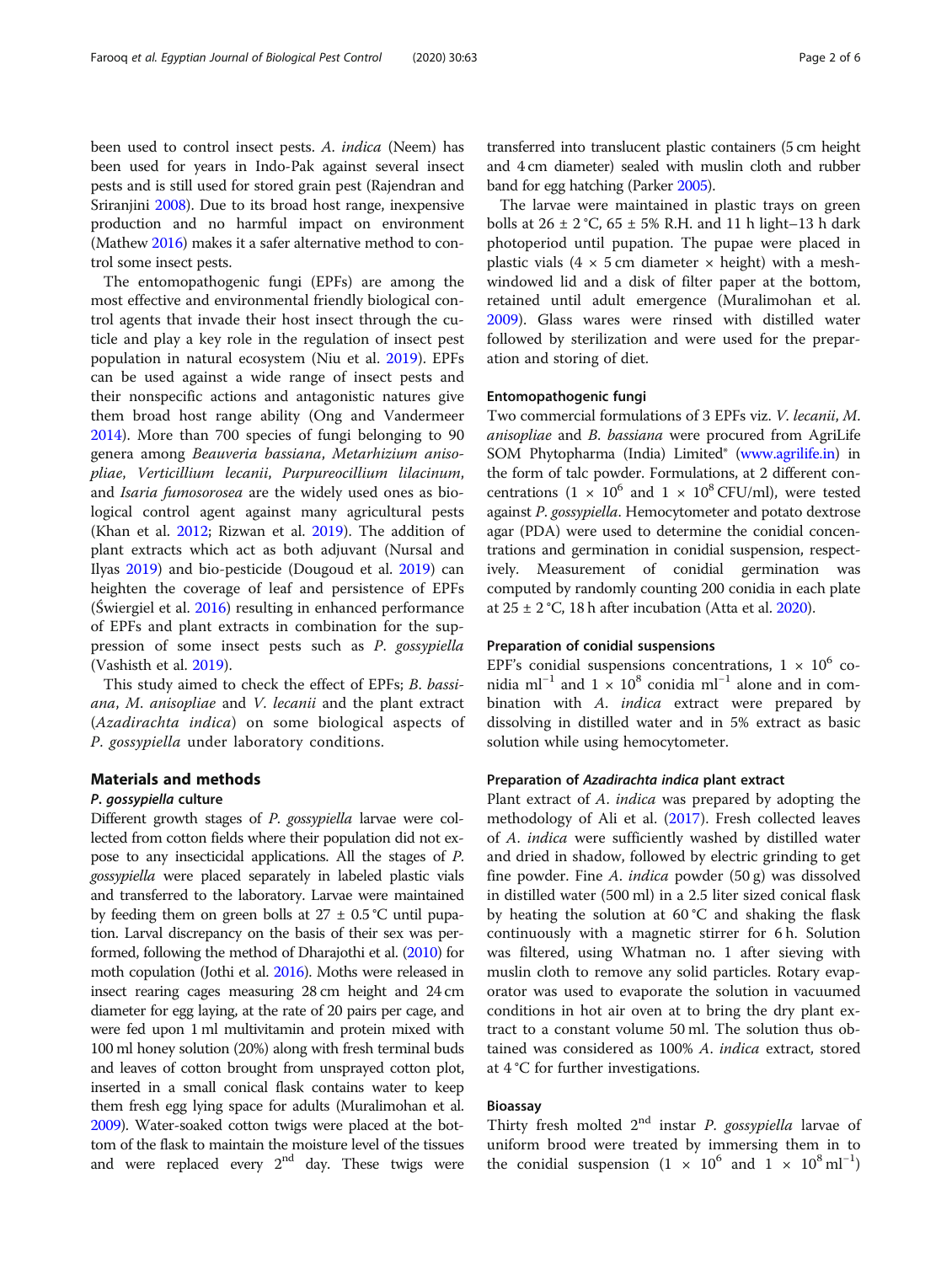concentrations, i.e., B. bassiana, V. lecanii, M. anisopliae and A. indica extract (5%) alone and in combination for 10 s (Derbalah et al. [2014\)](#page-5-0). After the treatment, larvae were placed into sterile Petri dishes (9-cm diameter) for air drying for 10 min. The treated larvae were maintained in labeled plastic trays with artificial diet for further investigations, i.e., mortality, sporulation, mycosis, pupation and adult emergence under laboratory conditions. Mortality rate was calculated at 4, 8 and 12 days of time intervals after which sporulation and mycosis were computed. Mortality data was calculated by Abbott's formula (Abbott [1925](#page-5-0)).

Corrected mortality% = 
$$
\left(1 - \frac{n \text{ in } T \text{ after treatment}}{n \text{ in } C_0 \text{ after treatment}}\right) \times 100
$$

where  $n =$  insect population,  $T =$  treated,  $Co =$  control

#### Sporulation and mycosis

Dead cadavers of P. gossypiella stiffs were collected from treatments where EPFs were applied (alone and in combination), for sporulation and mycosis and were transferred to plastic vials from sterile Petri dishes for refrigeration at 4 °C. Solution of sodium hypochlorite (0.05%) was used for surface sterilization of the collected cadavers for 2–3 min, followed by 2–3 washings, using distilled water (Leland and Gore [2016\)](#page-5-0). The cadavers were then placed in the Petri dishes for a week with PDA for incubation at 75  $\pm$  5% R.H. and 25  $\pm$  1 °C. Microscope was used for the observation and identification of external growth of the fungi on the treated cadavers. A drop of Tween-80 was added and stirred for 10 min with distilled water (20 ml) to mix with the cadavers, selected from each replication, which were already mycosed for the determination of sporulation. Hemocytometer coupled with microscope was used to determine the total number of conidia ml−<sup>1</sup> (Rizwan et al. [2019\)](#page-5-0).

# Assessment of pupation and adult emergence of P. gossypiella

All the remained larvae after treatments were evaluated further reared in plastic trays  $(5.5 \text{ cm} \times 6 \text{ cm})$ , depth and diameter) with artificial untreated diet (Muralimohan et al. [2009](#page-5-0)) to allow them to continue their development until pupal stage to calculate percent pupation. Pupae were placed individually in a Petri dish (8-cm diameter) until adults emerged to calculate percent adult emergence.

#### Statistical analysis

The data was analyzed with the Statistix® (Version 8.1) statistical package, using analysis of variance (ANOVA) in CRD to determine the effects of individual and interacted application of variables. Tukey's HSD test for mean separation was used to compare mean values at P < 0.05 (Sokal and Rohlf [1995](#page-5-0)).

# Results and discussion

# Mortality rates of P. gossypiella

Thirty  $2<sup>nd</sup>$  instar larvae of *P. gossypiella*, treated with different EPFs concentrations and A. indica (AI) (alone and/or in combination) showed significant effects at different exposure intervals. At 4 and 8 day intervals, all 3 EPFs combined with AI extract  $(Ba2 + Vl2 + Ma2 + Al)$ showed the highest mortality of 48.67 and 57.33%, while lowest the mortality rate, recorded in Bb1 (22.27 and 28.93%), respectively. Similarly at 8 day interval, all the 3 EPFs combined with AI extract  $(Ba2 + Vl2 + Ma2 + AI)$ showed the highest mortality rate (74.67%), whereas the lowest one (37.33%) was recorded in Vl1. Mortality rates of all treatments was compared to the control, where 0.00, 1.33 and 2.67% rates were recorded at 4, 8 and 12 day intervals, respectively (Table [1\)](#page-3-0).

# Mycosis and sporulation from dead cadavers of P. gossypiella

Effects of the lowest and the highest concentrations of EPFs, alone and in combination, on percent mycosis and sporulation (conidia ml−<sup>1</sup> ) from dead cadavers of treated  $2<sup>nd</sup>$  instar *P. gossypiella* larvae were recorded highly significant ( $P < 0.01$ ) (percent mycosis:  $F_{6,34} = 46.7$ ; sporulation:  $F_{6,34}$  = 48.7). Maximum percent mycosis and sporulation (94.20 ± 1.10% and 157.20 ± 1.67 conidia ml<sup>-1</sup>, respectively) was recorded at the dead cadavers of B. bassiana (Bb2)-treated P. gossypiella at the highest concentration (1 ×  $10^8$  conidia ml<sup>-1</sup>), while the minimum percent mycosis and sporulation  $(37.20 \pm 1.31\%)$ and 103.40 ± 1.05 conidia ml−<sup>1</sup> , respectively) was recorded at the dead cadavers of P. gossypiella treated with combination of  $A.$  indica + the highest concentration  $(1)$ × 10<sup>8</sup> conidia ml−<sup>1</sup> ) of B. bassiana, V. lecanii and M. anisopliae  $(Bb2 + Vl2 + Ma2 + AI)$  $(Bb2 + Vl2 + Ma2 + AI)$  $(Bb2 + Vl2 + Ma2 + AI)$  (Table 2). These results indicated that AI demonstrated inhibitory effects on the mycosis and sporulation.

# Pupation and adult emergence from treated second larval instar of P. gossypiella

Effects of both lowest and the highest concentrations of EPFs, alone and in combination with A. indica extract, while that of the highest concentration of EPF  $(1 \times 10^8)$ conidia ml−<sup>1</sup> ) on percent pupation and progeny of the  $2<sup>nd</sup>$  instar *P. gossypiella* larvae, were highly significant  $(P < 0.01)$  (percent pupation:  $F_{11,59} = 37.0$ ; percent adult emergence:  $F_{11,59}$  = 22.8). Maximum percent pupation and adult emergence (90.67 ± 1.28% and 84.00  $\pm$  2.47%, respectively) from P. gossypiella were recorded in control, while minimum percent pupation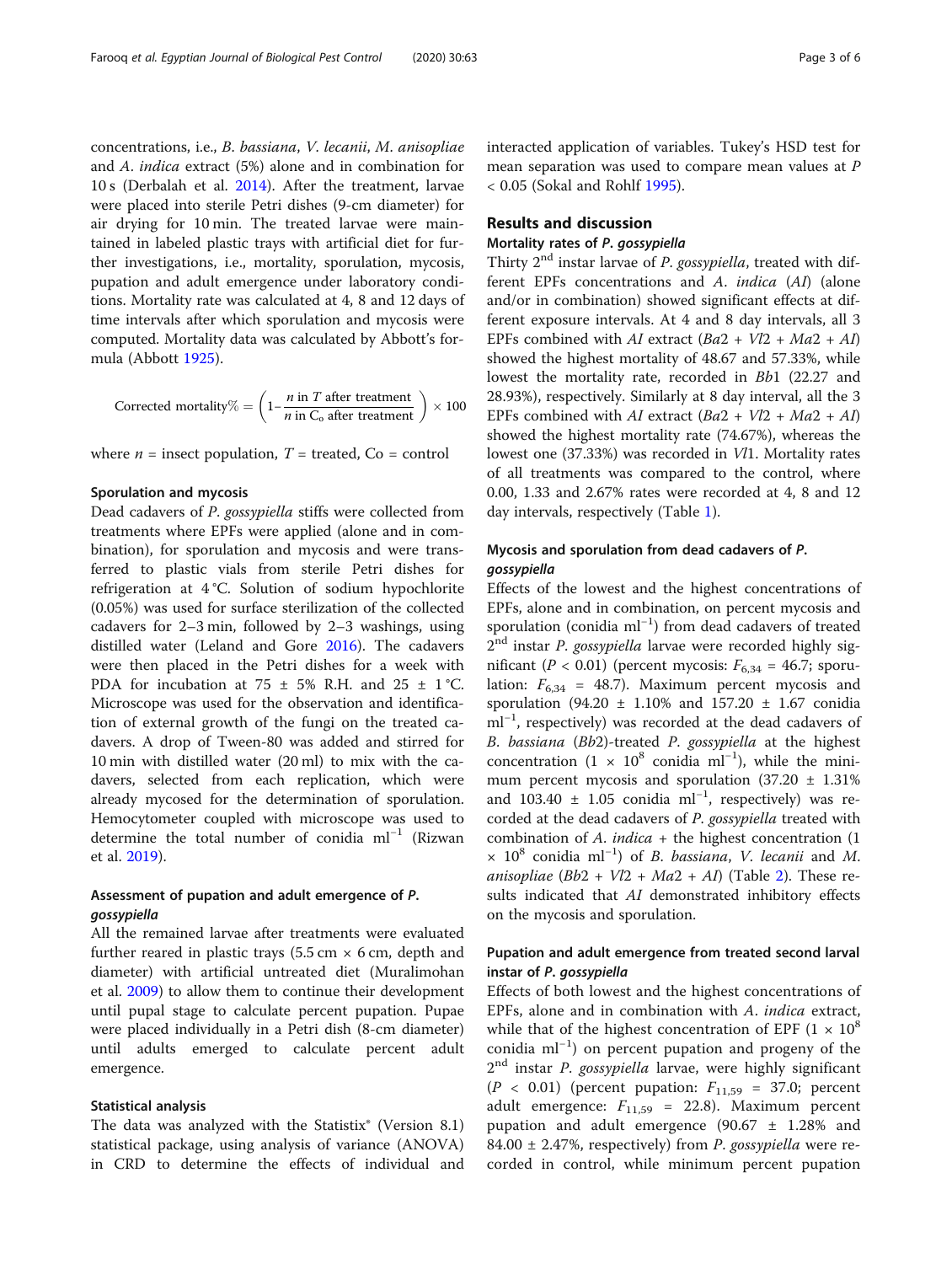<span id="page-3-0"></span>

| <b>Table 1</b> Percent mortality (mean ± SE, n = 5) of 2 <sup>nd</sup> instar Pectinophora gossypiella larvae due to Beauveria bassiana, Verticillium lecanii, |
|----------------------------------------------------------------------------------------------------------------------------------------------------------------|
| Metarhizium anisopliae concentrations and Azadirachta indica extract (alone and in combination) at different exposure intervals. Means                         |
| sharing with same lower case letters are not significantly different from each other at 0.05 level of significance, i.e., P < 0.05                             |

| <b>Treatments</b>      | 4 days              | 8 days               | 12 days                        |
|------------------------|---------------------|----------------------|--------------------------------|
| Bb1                    | $22.27 \pm 1.75p$   | $28.93 \pm 1.23$ nop | $44.80 \pm 2.04$ hi            |
| Bb <sub>2</sub>        | $26.27 \pm 2.24$ op | $34.13 \pm 2.14$     | $53.60 \pm 1.95$ de            |
| V/1                    | $24.67 \pm 2.03p$   | $31.33 \pm 1.61$ mn  | $37.33 \pm 2.08$ jk            |
| V/2                    | $24.67 \pm 1.98p$   | $34.67 \pm 2.43$     | $44.67 \pm 2.24$ hi            |
| Ma1                    | $27.33 \pm 1.73$ op | $37.33 \pm 1.91$ jk  | $46.67 \pm 2.11$ fgh           |
| Ma <sub>2</sub>        | $31.33 \pm 2.03$ mn | $39.33 \pm 2.13$ jk  | $50.67 \pm 2.76$ def           |
| Al                     | $23.33 \pm 1.05p$   | $30.67 \pm 1.59$ nop | $40.67 \pm 2.23$ ij            |
| $Bb2 + Al$             | $34.67 \pm 1.21$    | 44.67 ± 1.92hi       | $60.67 \pm 2.64c$              |
| $V/2 + Al$             | $37.33 \pm 1.91$ jk | 48.67 $\pm$ 1.86fg   | $64.67 \pm 1.80$ <sub>bc</sub> |
| $Ma2 + Al$             | $40.67 \pm 3.38$ ij | $54.67 \pm 2.03$ de  | $66.67 \pm 2.11b$              |
| $Bb2 + V/2 + Ma2 + Al$ | $48.67 \pm 2.29$ fg | $57.33 \pm 2.80cd$   | $74.67 \pm 2.43a$              |
| Control                | $0.00 \pm 0.00q$    | $1.33 \pm 0.37$ g    | $2.67 \pm 0.56q$               |

Bb1 Beauveria bassiana (1 × 10<sup>6</sup> conidia ml<sup>−1</sup>), Bb2 Beauveria bassiana (1 × 10<sup>8</sup> conidia ml<sup>−1</sup>), V/1 Verticillium lecanii (1 × 10<sup>6</sup> conidia ml<sup>−1</sup>), V/2 Verticillium lecanii (1 × 10<sup>8</sup> conidia ml<sup>−1</sup>), Ma1 Metarhizium anisopliae (1 × 10<sup>6</sup> conidia ml<sup>−1</sup>), Ma2 Metarhizium anisopliae (1 × 10<sup>8</sup> conidia ml<sup>−1</sup>), Al Azadirachta indica extract

and adult emergence were zero recorded in P. gossypiella treated with a combination of the highest concentration of B. bassiana + V. lecanii + M. anisopliae  $(1 \times 10^8)$ conidia ml<sup>-1</sup>) and A. indica (Bb2 + Vl2 + Ma2 + AI). Alone A. indica extract-treated P. gossypiella demonstrated 87.33  $\pm$  1.73% pupation and 64.67  $\pm$  3.08% adult emergence (Table 3).

Table 2 Percent mycosis and sporulation (conidia ml<sup>−1</sup>) (mean  $\pm$  SE, n = 5) from dead cadavers of 2<sup>nd</sup> instar *Pectinophora* gossypiella larvae due to the highest concentrations of Beauveria bassiana, Verticillium lecanii, Metarhizium anisopliae (1  $\times$  10<sup>8</sup> conidia ml−<sup>1</sup> ) (alone and in combination). Means sharing with same lower case letters are not significantly different from each other at 0.05 level of significance, i.e.,  $P < 0.05$ 

| <b>Treatments</b>                    | Percent mycosis     | Sporulation (conidia $ml^{-1}$ ) |
|--------------------------------------|---------------------|----------------------------------|
| B <sub>b</sub> 1                     | $87.40 + 1.06a$     | $147.40 + 1.04ab$                |
| Bb2                                  | $94.20 + 1.67a$     | $157.20 + 1.10a$                 |
| $Bb2 + Al$                           | $51.20 + 1.45cd$    | $126.40 + 1.17$ def              |
| V/1                                  | 82.20 ± 1.55a       | $142.20 + 1.24$ <sub>bc</sub>    |
| VD.                                  | 87.20 + 1.30a       | $146.40 + 1.05$ abc              |
| $V12 + Al$                           | $43.20 \pm 0.86$ de | $117.20 + 1.05f$                 |
| Ma1                                  | $61.40 + 1.20$ bc   | $129.20 + 0.88$ de               |
| Ма2                                  | $65.20 + 1.24b$     | $135.20 + 1.15cd$                |
| $Ma2 + Al$                           | $48.40 + 1.06$ de   | $123.20 + 1.24$ ef               |
| $Bb2 + V/2 + Ma2 + Al$ 37.20 ± 1.05e |                     | $103.40 \pm 1.31q$               |
| Control                              | $0.00 + 0.00f$      | $0.00 + 0.00h$                   |

Bb1 Beauveria bassiana (1  $\times$  10<sup>6</sup> conidia ml<sup>−1</sup>), Bb2 Beauveria bassiana (1  $\times$  10<sup>8</sup> conidia ml<sup>−1</sup>), V/1 Verticillium lecanii (1 × 10<sup>6</sup> conidia ml<sup>−1</sup>), V/2 Verticillium lecanii (1 × 10 $^8$  conidia ml $^{-1}$ ), Ma1 Metarhizium anisopliae (1 × 10 $^6$  conidia ml<sup>−1</sup>), Ma2 Metarhizium anisopliae (1 × 10<sup>8</sup> conidia ml<sup>−1</sup>), Al Azadirachta indica extract

The EPFs conidial suspension concentrations alone, or combined with, A. indica extract showed promising potentials against P. gossypiella larvae by causing significantly high mortality rates after treatment within 4, 8 and 12 day intervals. B. bassiana, V. lecanii and M. anisopliae concentrations and A. indica extract (alone and in combination) at different exposure intervals showed

Table 3 Percent pupation and percent adult emergence (mean  $\pm$  SE, n = 5) of 2<sup>nd</sup> instar *Pectinophora gossypiella* larvae due to Beauveria bassiana, Verticillium lecanii, Metarhizium anisopliae concentrations and Azadirachta indica extract (alone and in combination). Means sharing with same lower case letters are not significantly different from each other at 0.05 level of significance, i.e.,  $P < 0.05$ 

| <b>Treatments</b>                   | Percent pupation    | Percent adult emergence |
|-------------------------------------|---------------------|-------------------------|
| Bb1                                 | $80.67 \pm 2.08ab$  | $57.33 \pm 2.80$ bc     |
| Bb2                                 | $77.33 \pm 2.18abc$ | $54.67 + 2.24$ bcd      |
| V/1                                 | $64.67 \pm 2.61$ cd | $41.33 \pm 2.24$ de     |
| VD.                                 | 74.00 + 3.11 bc     | $47.33 + 2.88$ cde      |
| Ma1                                 | $54.00 \pm 3.03$ d  | $32.67 \pm 2.34$ ef     |
| Ma <sup>2</sup>                     | 57.33 ± 3.87d       | $34.00 \pm 3.25e$       |
| ΑI                                  | $87.33 \pm 1.73ab$  | $64.67 \pm 3.08b$       |
| $Bb2 + Al$                          | $27.33 \pm 1.73e$   | $18.00 \pm 2.34$ fg     |
| $V12 + AI$                          | $14.00 \pm 1.28$ ef | 7.33 $\pm$ 0.87gh       |
| $Ma2 + Al$                          | $24.67 \pm 1.38$ e  | $14.67 \pm 1.38$ gh     |
| $Bb2 + V/2 + Ma2 + Al$ 0.00 ± 0.00f |                     | $0.00 \pm 0.00h$        |
| Control                             | $90.67 \pm 1.28a$   | $84.00 + 2.47a$         |

Bb1 Beauveria bassiana (1 × 10<sup>6</sup> conidia ml<sup>-1</sup>), Bb2 Beauveria bassiana (1 × 10<sup>8</sup>) conidia ml<sup>-1</sup>), V/1 Verticillium lecanii (1 × 10<sup>6</sup> conidia ml<sup>-1</sup>), V/2 Verticillium lecanii (1 × 10<sup>8</sup> conidia ml<sup>-1</sup>), Ma1 Metarhizium anisopliae (1 × 10<sup>6</sup> conidia ml<sup>-1</sup>), Ma2 Metarhizium anisopliae (1 × 10<sup>8</sup> conidia ml<sup>-1</sup>), Al Azadirachta indica extract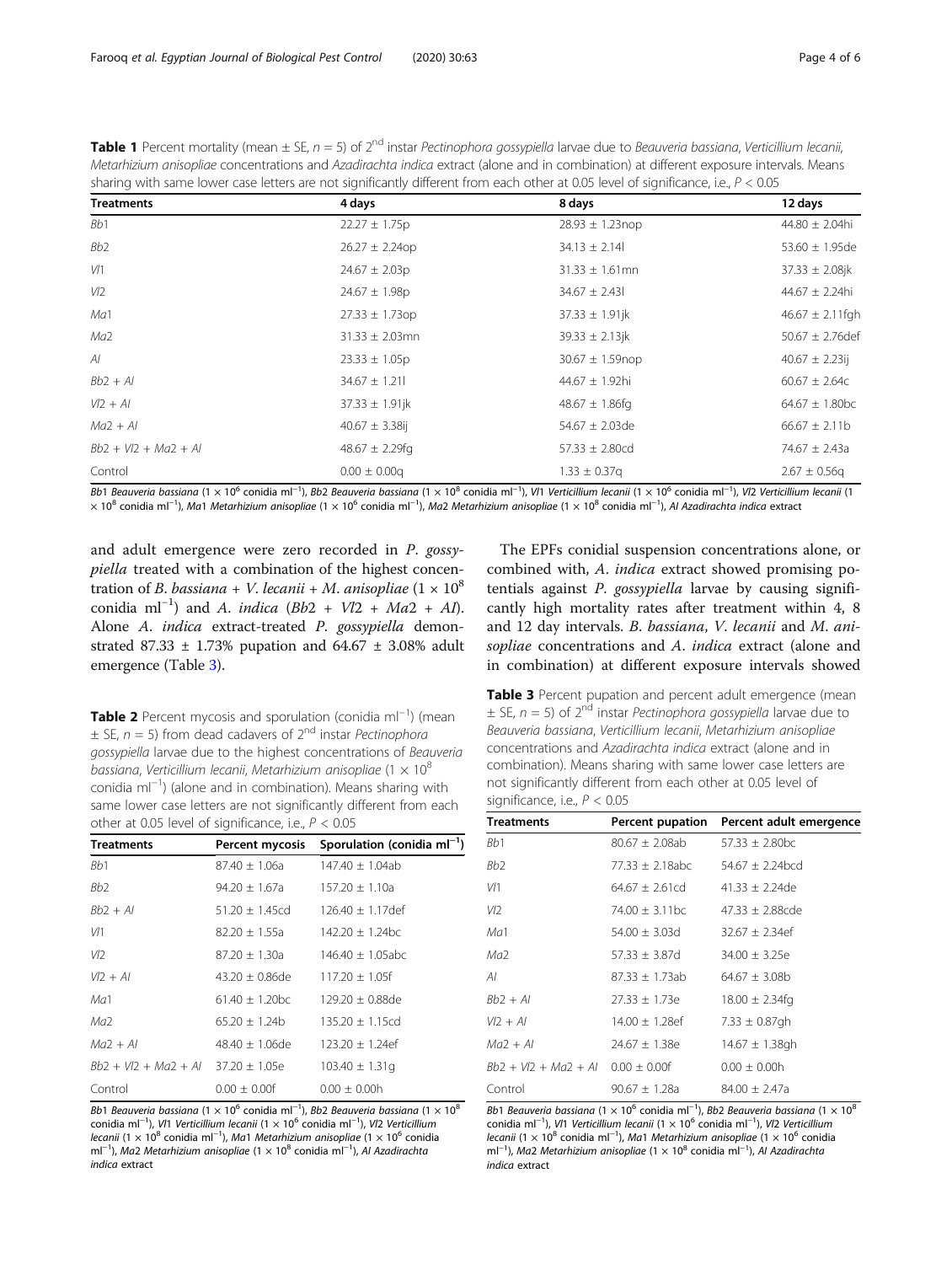the highest mortality rates. Similarly, at 8 day intervals, all the 3 EPFs combined with AI extract ( $Ma2 + Vl2 +$  $Ma2 + AI$ ) showed the highest mortality rate (74.67%). In the present investigations, P. gossypiella pupation as well as adult emergence were also significantly affected. B. bassiana, V. lecanii and M. anisopliae concentrations and A. indica extract (alone and in combination) at different exposure intervals caused high mortality rates among the treated  $2<sup>nd</sup>$  instar *P. gossypiella* larvae due to their effects on specific hydrolytic enzyme such as proteinase, chitinase and lipase that affect cuticle (Kurtti and Keyhani [2008](#page-5-0)).

Introduction of an exogenous biological agent into an environment, with the aim towards its permanent establishment to control the pests present therein has been an effective technique over the long term (Kenis et al. [2017](#page-5-0)). Maximum percent mycosis and sporulation was recoded from the dead cadavers of B. bassiana-treated P. gossypiella at 1 × 10<sup>8</sup> conidia ml<sup>-1</sup> concentration, while minimum percent mycosis and sporulation was recoded from the dead cadavers of combination of the highest concentrations of B. bassiana + V. lecanii + M. anisopliae. The results are in line with the findings of Riasat et al. [\(2011\)](#page-5-0) who reported that the maximum mycosis (86.47%) and sporulation (153.22 conidia ml<sup>-1</sup>) were observed in treatments where the lowest concentration of *B. bassiana* (2.23 ×  $10^7$  conidia Kg<sup>-1</sup>) alone was applied against adults of Rhizopertha dominica (F.) (Coleoptera: Bostrichidae). They also witness our results showing the antagonistic behavior of combined EPFs. They reported low rates of mycosis and sporulation in the treatments, where high concentrations of diatomaceous earth were mixed with B. bassiana. Similar results were also documented by Tefera and Pringle ([2003](#page-5-0)), who found the highest mycosis and sporulation in cadavers of Chilo partellus (Swinhoe) (Lepidoptera: Pyralidae) treated with B. bassiana alone. The results of present finding are in line with the findings of Ashraf et al. ([2017\)](#page-5-0) applied  $1.4 \times 10^4$  ml<sup>-1</sup> conidial concentration of M. anisopliae individually against stored grain insect pests and reported that percent mycosis and sporulation was high.

Maximum percent pupation and adult emergence in  $2<sup>nd</sup>$  instar larvae of *P. gossypiella* was observed in treatment where AI extract was applied alone, while minimum percent pupation and adult emergence was observed in treatment where combination of the highest concentrations of B. bassiana + V. lecanii + M. anisopliae along with AI extract was applied. These results are in agreement with Sufyan et al. ([2019\)](#page-5-0), who documented that both pupation and adult emergence of  $2<sup>nd</sup>$ and  $4<sup>th</sup>$  larval instars of C. partellus were maximum at low concentration of entomopathogens (alone and in combination), while minimum pupation and adult emergence were recorded at high concentrations of entomopathogens (alone and in combination).

#### Conclusion

This study concluded that the integration of EPFs and A. indica extract can prove a successful alternative to traditional chemicals and may become effective component of IPM program against P. gossypiella and some other insect pests. Further studies under field conditions are required.

#### Abbreviations

EPF: Entomopathogenic fungi; PDA: Potato dextrose agar; n: Insect population; T: Treated; Co: Control; ANOVA: Analysis of variance; CRD: Complete randomized design; HSD test: Honest significance test; Bb1: Beauveria bassiana (1 × 10<sup>6</sup> conidia ml<sup>-1</sup>); Bb2: Beauveria bassiana (1 × 10<sup>8</sup> conidia ml<sup>-1</sup>); V/1: Verticillium lecanii (1 × 10<sup>6</sup> conidia ml<sup>-1</sup>); VI2: Verticillium lecanii (1 × 10<sup>8</sup> conidia ml<sup>-1</sup>); Ma1: Metarhizium anisopliae (1 × 10<sup>6</sup> conidia ml<sup>−1</sup>); Ma2: Metarhizium anisopliae (1 × 10<sup>8</sup> conidia ml<sup>−1</sup>); AI: Azadirachta indica extract

#### Acknowledgements

All authors are grateful to AgriLife SOM Phytopharma (India) Limited® ([www.](http://www.agrilife.in) [agrilife.in](http://www.agrilife.in)) for providing entomopathogenic fungi (Verticillium lecanii, Metarhizium anisopliae and Beauveria bassiana) for conducting this experiment. The authors acknowledge the University of Agriculture Faisalabad (UAF), Pakistan, for according permission to utilize the lab and field associated resources of UAF for the conduct of this part of research. Authors also recognize the support of Punjab Agricultural Research Board (PARB), Pakistan, for providing funds to conduct this part of the research of the PARB funded research project no. 888.

#### Authors' contributions

MAF, BA and MDG designed and conducted the experiment, collected and analyzed the data, and wrote manuscript. BA helped in apprehending the idea of this research, designing the layout of experiment and improving the write-up, format, and language of this manuscript. MJA and QAA reviewed the manuscript, add and improved declaration section, edited the format of the tables according to the format of this journal, contributed in data setting for analysis, reviewed the final manuscript, and made the format of this manuscript according to the format of this journal. This final manuscript was ultimately perused, scrutinized, and approved for final submission by all the authors.

#### Funding

This experiment was conducted in a Punjab Agricultural Research Board (PARB)-funded project no. 888.

#### Availability of data and materials

The datasets used and/or analyzed during the current study are available from the corresponding author on reasonable request.

#### Ethics approval and consent to participate

The authors agree to all the concerned regulations.

#### Consent for publication

The authors agree to publish this scientific paper at the Egyptian Journal of Biological Pest Control.

#### Competing interests

The authors declare that they have no competing interest.

#### Author details

<sup>1</sup>Department of Entomology, University of Agriculture Faisalabad, (Sub-Campus Burewala, Vehari), Vehari, Punjab, Pakistan. <sup>2</sup>Rice Research Institute, Kala Shah Kaku, Punjab, Pakistan. <sup>3</sup>Integrated Pest Management Laboratory, Department of Entomology, University of Agriculture, Faisalabad, Punjab, Pakistan.